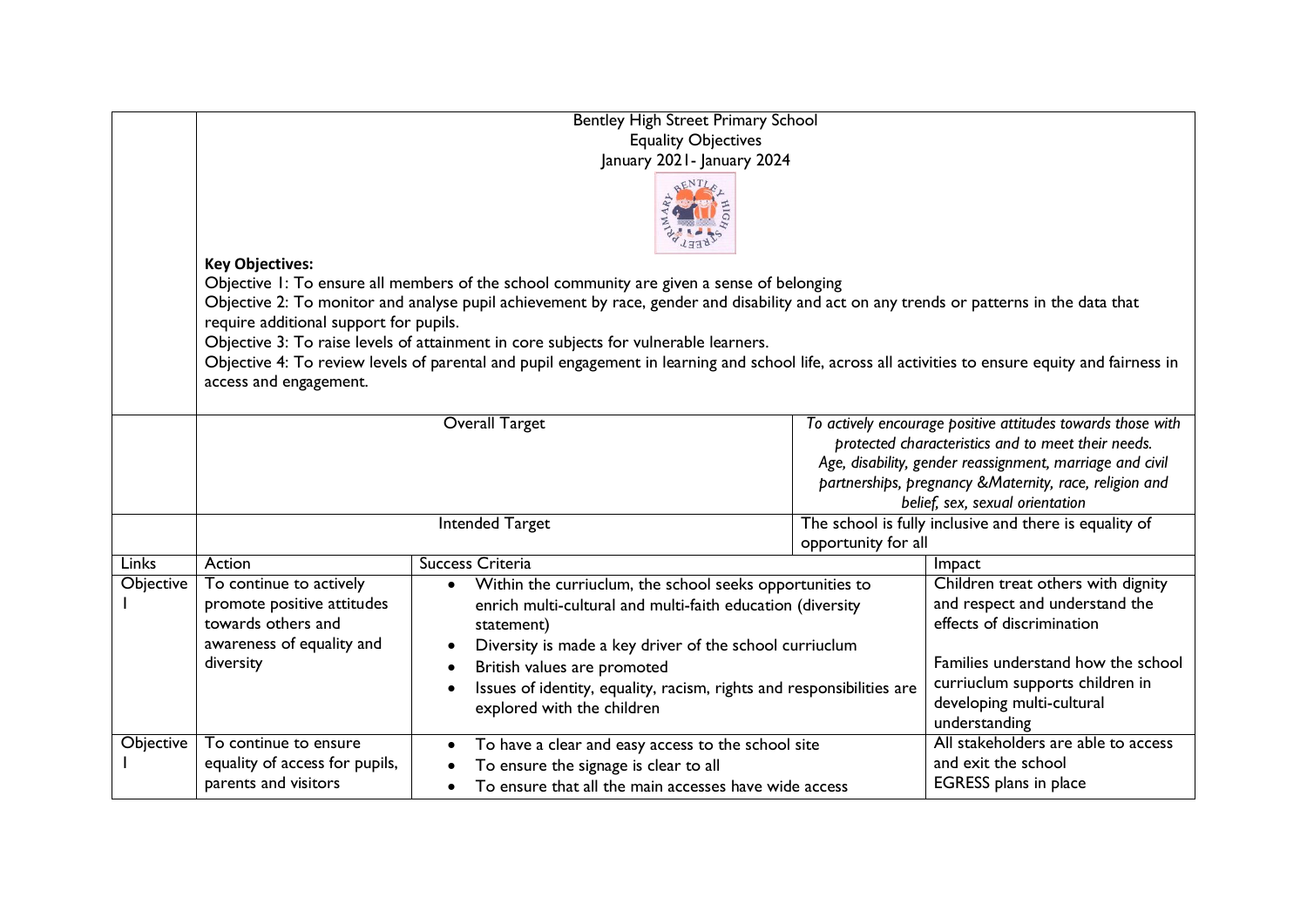| Objective             | To ensure that the<br>accessible toilets are<br>available everyday and<br>ensure that a toilet is<br>available for anyone to use<br>in accordance with LGBTQ | Ensure ramps are clear and accessible<br>$\bullet$<br>Ensure handrails are clearly identified and in place in necessary<br>$\bullet$<br>areas<br>To ensure emergency exit procedures are in place and<br>$\bullet$<br>practiced<br>To ensure that the accessible toilets are in working and have the<br>facilities needed in an emergency.<br>To ensure the toilet is clearly labelled and known by pupils and staff                                                                                                                                                                                                                                                                                                                                                                                                          | All stakeholders have access to<br>toilet facilities<br>One toilet is available for any<br>stakeholder to use in line with<br>equality |
|-----------------------|--------------------------------------------------------------------------------------------------------------------------------------------------------------|-------------------------------------------------------------------------------------------------------------------------------------------------------------------------------------------------------------------------------------------------------------------------------------------------------------------------------------------------------------------------------------------------------------------------------------------------------------------------------------------------------------------------------------------------------------------------------------------------------------------------------------------------------------------------------------------------------------------------------------------------------------------------------------------------------------------------------|----------------------------------------------------------------------------------------------------------------------------------------|
| Objective             | To ensure all stakeholders<br>have access to the<br>necessary documentation                                                                                  | To ensure all relevant documentation is available on the school website<br>and paper copies available on request<br>To be more readily available to assist with form completion and<br>reading documentation-including EAL support where necessary.<br>Staff should use intelligence to be aware of which parents have reading<br>difficulties and to support with oral communication where appropriate                                                                                                                                                                                                                                                                                                                                                                                                                       | Delivery of information is improved<br>and all parents, pupils are aware of<br>the school programmes and<br>communication.             |
| <b>Objective</b><br>4 | To continue to make all of<br>the curriuclum including<br>enrichment activities<br>accessible (e.g. extra-<br>curricular activities and<br>sporting events)  | All pupils are eligible to participate in all activities across the curriuclum<br>(reasonable adjustments are made where necessary)<br>Disabled pupils are offered the opportunity to represent the school<br>Disabled pupils attend all trips, visits and residential visits.<br>Provide laptops for children who do not have an electronic device<br>(where possible) to enable personalised learning and access for<br>SEND/EAL pupils<br>EAL pupils to access the curriuclum with help with language. The<br>school has clear processes regarding the introduction of EAL pupils to<br>the school<br>To ensure outdoor areas have wide paths and are accessible to all<br>children and adults.<br>To continue to take part in training to provide the necessary<br>differentiated learning for children with disabilities | All pupils' needs are met and all<br>take as full a part as possible in the<br>activities of the school                                |
| Objective             | Raise staff awareness of<br>disabilities and issues                                                                                                          | School SENCO to seek advice from experts and to work closely with<br>external agencies.<br>Consider needs of specific pupils, both for school and off site activities                                                                                                                                                                                                                                                                                                                                                                                                                                                                                                                                                                                                                                                         | All staff aware of concerns or<br>complications. Detailed information<br>and support available for all pupils                          |